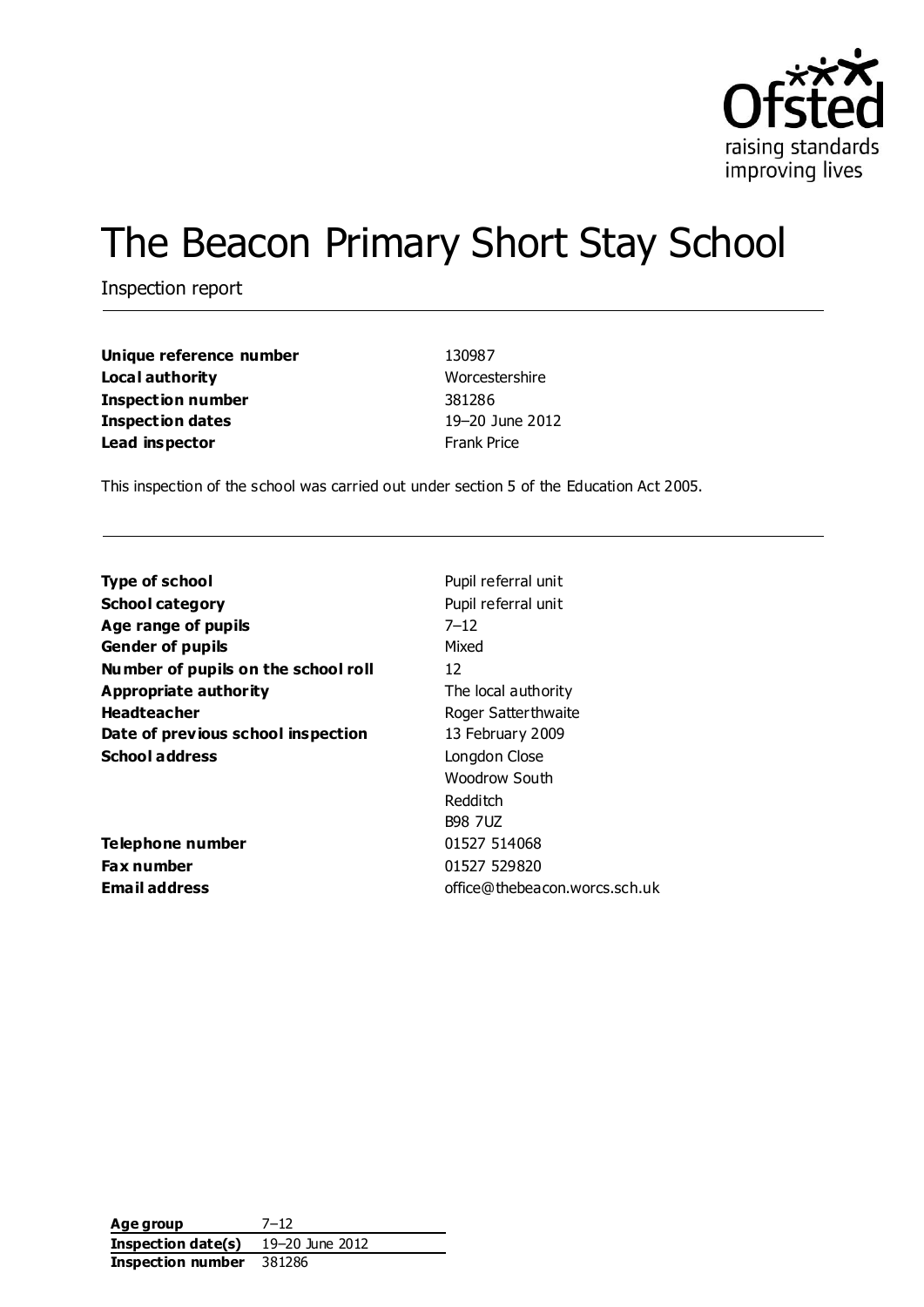

You can use Parent View to give Ofsted your opinion on your child's school. Ofsted will use the information parents and carers provide when deciding which schools to inspect and when.

You can also use Parent View to find out what other parents and carers think about schools in England. You can visit [www.parentview.ofsted.gov.uk,](http://www.parentview.ofsted.gov.uk/) or look for the link on the main Ofsted website: [www.ofsted.gov.uk](http://www.ofsted.gov.uk/)

The Office for Standards in Education, Children's Services and Skills (Ofsted) regulates and inspects to achieve excellence in the care of children and young people, and in education and skills for learners of all ages. It regulates and inspects childcare and children's social care, and inspects the Children and Family Court Advisory Support Service (Cafcass), schools, colleges, initial teacher training, work-based learning and skills training, adult and community learning, and education and training in prisons and other secure establishments. It assesses council children's services, and inspects services for looked after children, safeguarding and child protection.

Further copies of this report are obtainable from the school. Under the Education Act 2005, the school must provide a copy of this report free of charge to certain categories of people. A charge not exceeding the full cost of reproduction may be made for any other copies supplied.

If you would like a copy of this document in a different format, such as large print or Braille, please telephone 0300 123 4234, or email enquiries@ofsted.gov.uk.

You may copy all or parts of this document for non-commercial educational purposes, as long as you give details of the source and date of publication and do not alter the information in any way.

To receive regular email alerts about new publications, including survey reports and school inspection reports, please visit our website and go to 'Subscribe'.

Piccadilly Gate Store St **Manchester** M1 2WD

T: 0300 123 4234 Textphone: 0161 618 8524 E: enquiries@ofsted.gov.uk W: www.ofsted.gov.uk



© Crown copyright 2012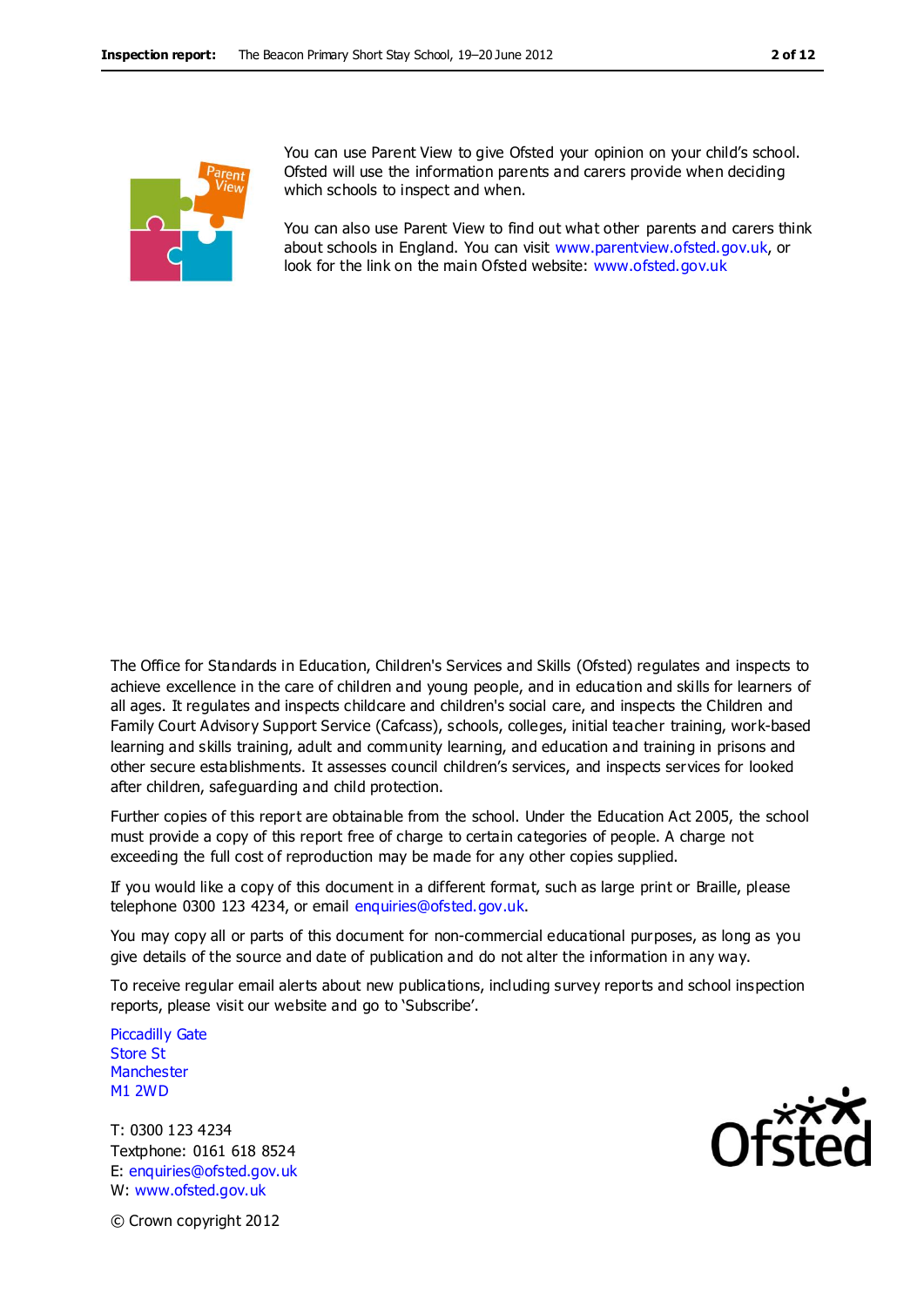# **Introduction**

Inspection team

Frank Price **Additional Inspector** 

This inspection was carried out with two days' notice. Approximately four hours were spent observing eight lessons or part lessons taught by four teachers. Six joint lesson observations were carried out with three different members of the school's senior management team. Discussions took place with a range of pupils, members of staff and the chair of the management committee and a representative from the local authority. The inspector observed the school's work, and looked at its self-evaluation documentation and improvement plans. The inspector took account of three parental questionnaires, as well as questionnaires completed by staff and students.

# **Information about the school**

The Beacon Primary short stay school, is a smaller-than-average sized pupil referral unit. It caters for pupils who have been excluded, or who are at risk of exclusion from their school, in the north-eastern region of Worcestershire. However, at the time of the inspection, some pupils attended from further afield due to the closure of a pupil referral unit in another part of the county. The school caters for both boys and girls, who have social, emotional and behavioural difficulties, but at the time of the inspection, all pupils were boys. Increasingly, pupils admitted to the school are presenting with more complex needs including attention, attachment and autistic spectrum disorders, communication and learning difficulties and mental health issues. Three pupils have a statement of special educational needs for behaviour, social and emotional difficulties, but nearly all have some form of special educational needs. A few pupils are dual registered. They have a period of shorter intervention, usually six weeks, and remain on the roll of their original school. The proportion of pupils who are known to be entitled to free school meals is average. A temporary executive headteacher, who is also the headteacher of a secondary-aged pupil referral unit, took up the role in September 2011.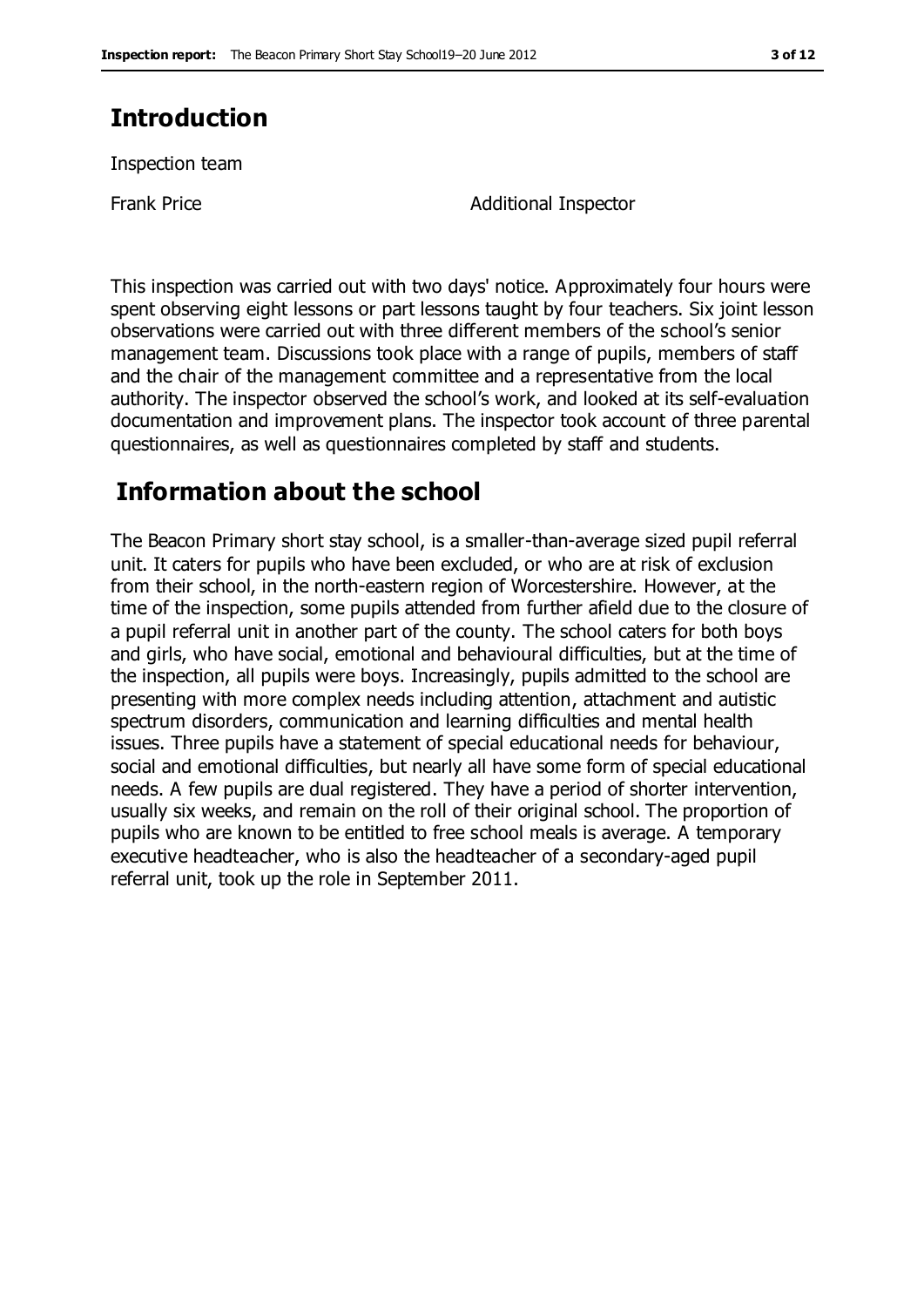# **Inspection judgements**

| <b>Overall effectiveness</b>     |  |
|----------------------------------|--|
|                                  |  |
| <b>Achievement of pupils</b>     |  |
| <b>Quality of teaching</b>       |  |
| Behaviour and safety of pupils   |  |
| <b>Leadership and management</b> |  |

# **Key findings**

- The Beacon Primary Short Stay School is satisfactory. It is improving rapidly. It is not yet good because not enough teaching is good or outstanding and the progress of pupils in lessons is not always as good as it could be. Schools whose overall effectiveness is judged satisfactory may receive a monitoring visit by an Ofsted inspector before their next section 5 inspection.
- **Pupils' attainment is usually low on entry to the school because of previous** disruption to their education. Their achievement is satisfactory when progress from their individual starting points is measured. Some pupils make good and rapid progress. The analysis and use of pupils' progress assessment information, for those pupils who are permanently excluded and stay longer at the school, is too limited.
- Pupils' behaviour is good. They develop positive attitudes to learning and to each other. They make improvements in their attendance and they learn how to manage their feelings in a more mature fashion. They learn how to cooperate together and this contributes to their spiritual, moral, social and cultural development.
- Both internal and external monitoring of teaching indicate that the overall quality is satisfactory but improving well and inspection findings endorse this view. There are numerous strengths to teaching, but the lack of pace to some lessons, and insufficient challenge when learning is not personalised enough, prevents teaching from being good overall.
- The leadership and management of the school are satisfactory. However, the executive headteacher, in conjunction with senior leaders, has provided a clear vision. This has enabled the school to adapt to significant changes to staffing and pupils, and promoted good staff morale. However, strategies for the management committee to check the effectiveness of the work of the school are too limited.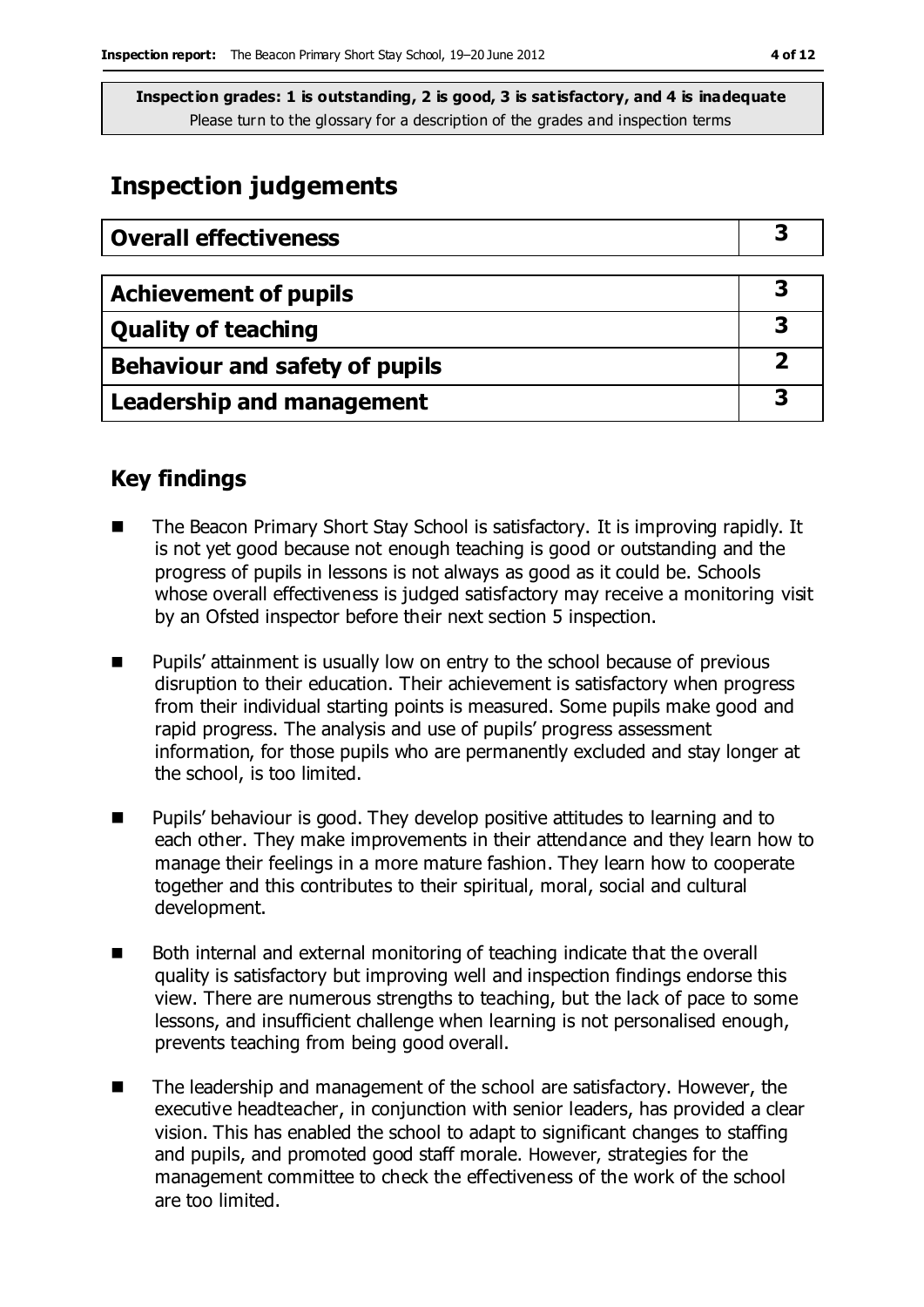### **What does the school need to do to improve further?**

- Increase the amount of good and outstanding teaching by:
	- improving the challenge of learning, ensuring learning objectives in lessons are defined for each pupil and any misunderstandings are picked up and addressed promptly
	- ensuring the pace of learning is brisker to maintain pupils' attention and motivation
- Sharpen and use the analysis of pupil assessment data to identify more clearly areas to accelerate pupils' progress.
- Develop clear measures so that the management committee can evaluate the work of the school more easily.

#### **Main report**

#### **Achievement of pupils**

Pupils who are dual registered attend the school for a six-week intervention programme for three days a week. During this short time they make significant progress in their academic skills and personal, social and emotional development, which is often the reason for their referral. This intervention often prevents their permanent exclusion from mainstream schools.

For pupils who have been permanently excluded, there is an upward and improving trend of progress in English and mathematics. Their starting points in English are often lower than those in mathematics. Assessment data indicate improved progress in writing, more recently. However, assessment data have not been analysed sharply to pinpoint where progress needs to be further accelerated.

Progress in lessons is satisfactory. On occasions, learning slows. For example, sometimes pupils' misunderstandings are not picked up and addressed sufficiently promptly. The small number of parents and carers who responded to the questionnaire were mostly satisfied with the progress they see their children make. There is no marked variation in the progress made by pupils with differing needs or backgrounds. The average length of stay for permanently excluded pupils is approximately between two and four terms. The lack of suitable alternative provision sometimes prevents speedier reintegration to mainstream schools.

Pupils read well-matched texts and read on a daily basis. Three pupils read to the inspector and they showed increased confidence and fluency in their reading. Pupils tackled words and self-corrected where needed. Less confident readers decoded words by breaking down the words into smaller segments. All had a good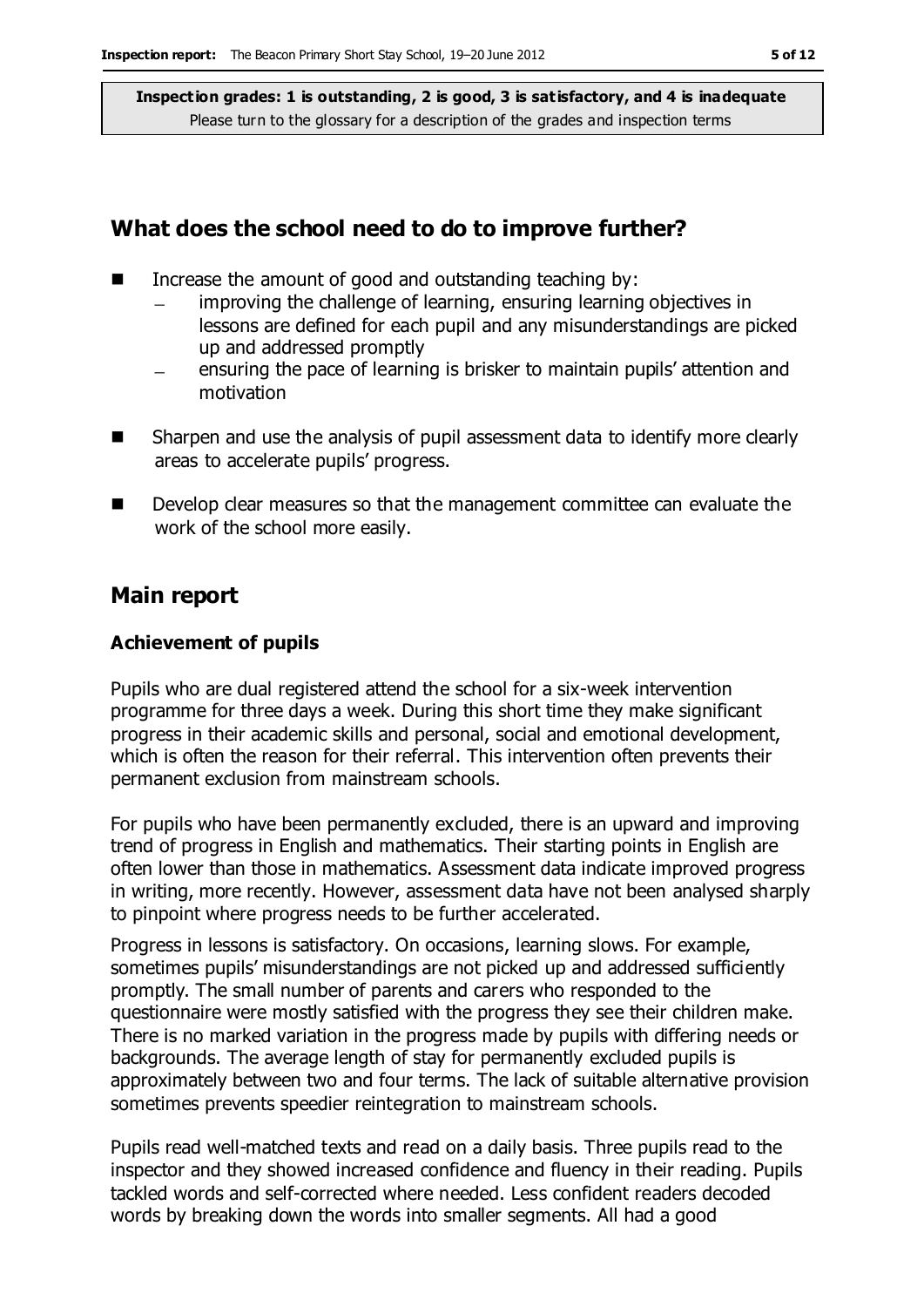understanding of what they had read and one pupil named a range of novels by his favourite author. Some pupils said they did not read for pleasure outside of school.

#### **Quality of teaching**

Teaching is satisfactory, although there are numerous strengths. Teachers are very skilled in their management of behaviour to reduce disruption to learning and establish positive and supportive relationships with pupils. This helps the pupils to settle quickly into the school and to start to thrive. Praise and encouragement are strong features which permeate the school and promote a positive and uplifting learning environment for pupils. Teachers use background information, although sometimes this is limited, and baseline assessments to identify the next steps in learning. Pupils know their academic and behaviour targets through the use of learning journals, which they review each morning, and receive individual mentoring support.

Staff know pupils well and build up a detailed picture of individual needs to provide them with the support they need. Assessment of pupils' learning takes place at the end of lessons, often through self and peer assessment. At the end of each day pupils also reflect on what has gone well and what could be improved and this makes a strong contribution to their spiritual, moral and social development. The marking of pupils' work is good and identifies what they need to do to improve further.

Learning is at its best when teaching is lively and engages pupils in practical activities. In a mathematics lesson, pupils learned how to use protractors to measure angles accurately and the following day they measured angles of various lines in the playground. Where teaching is weaker, learning outcomes are not specific enough to individual pupils' needs in lessons and at times this leads to insufficient challenge, as work is not matched closely enough to their different levels of ability. In some lessons, the pace of learning is not always quick enough and on occasions pupils lose their focus.

Literacy skills are taught regularly and in a variety of ways. Teachers are skilled at using pupils' interest to spark their imagination. For example, some pupils enjoyed making stories, using multi-media such as photographs, internet research and audio, on topics such as the Antarctic and outdoor experiences. Most parents and carers recognise that their children are taught at least satisfactorily.

#### **Behaviour and safety of pupils**

Pupils make good improvements in their behaviour while at the school and they generally behave well. A noticeable feature is how well pupils learn self-managing and coping strategies to improve their behaviour. Pupils use 'emotional thermometers' to gauge their feelings and can detect when they are in danger of not being able to cope. Staff are always very calm and sensitive in their management of pupils' behaviour. Pupils are systematically encouraged to put things right when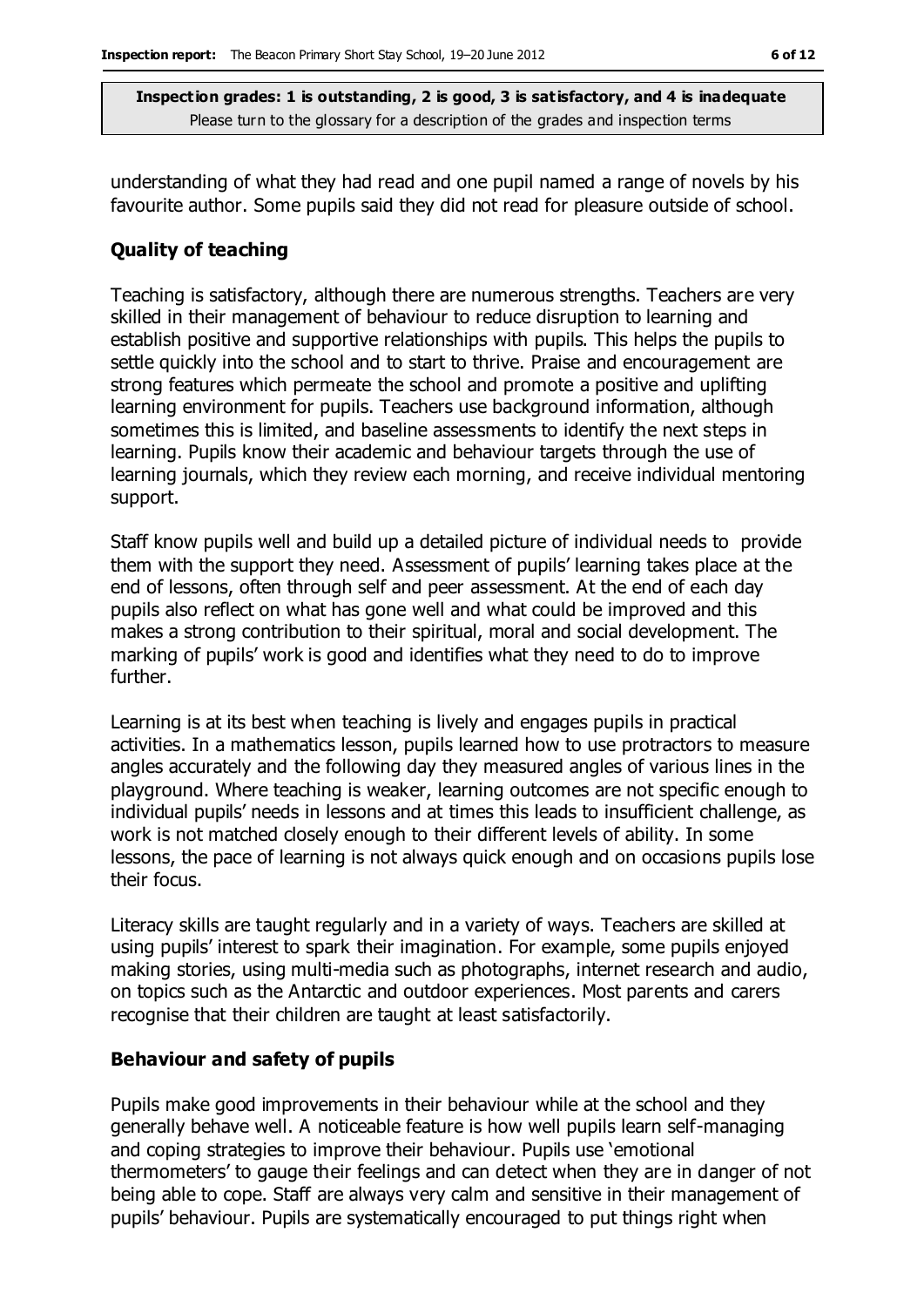there has been an incident and they learn positive and constructive ways of how to conduct themselves. The improvements in their emotional, social and behaviour development are important factors in helping them to re-engage in education.

The attendance of most pupils is broadly average, but there are one or two pupils who do not attend often enough, despite the best efforts of the school. Most pupils who responded to the questionnaire stated they felt safe at school. A few pupils perceived a lack of safety, even though the school is a calm, orderly and wellsupervised environment and is extremely safe. The promotion of pupils' social and moral development is good and permeates all aspects of the school's work. Parents rightly feel that the school is safe and deals with bullying effectively. The recorded incidents of racist or bullying behaviour are very rare and discussions with pupils revealed that they feel bullying of any nature is not an issue at the school.

#### **Leadership and management**

There have been significant changes in leadership and management at the school since the last inspection, with changes in headship and interim arrangements for one assistant head teacher. The future role of the Beacon is under review. However, these changes and uncertainties, although unsettling, have been managed well. There is good staff morale and cohesive teamwork is evident. The senior leadership team has provided consistent leadership and management in a changing and uncertain context.

The management committee is committed and supportive, but is not yet able to challenge and hold the school fully to account, because there are limited measures to evaluate the effectiveness of the work of the school. The local authority has carried out a quality assurance review of the school and this has acted as a catalyst for further improvement and for accelerating pupils' progress and improving teaching and learning. The priorities identified are sensible and achievable and set out the path for continued improvement. Given the effective improvement plans, leadership, vision and ambition to develop the work of the school, it has the capacity to secure and sustain further improvement.

The school provides substantial support to a large number of other schools in the county, which is highly valued. This is well managed and helps to keep pupils in mainstream schools, by providing pupils and schools with better strategies to mange behaviour and thereby reduce the number of exclusions.

Effective continuing professional development, performance management of staff and regular monitoring of teaching have ensured that teaching is improving strongly. Teachers are able to improve their practice by visits to other schools and through training in areas such as therapeutic approaches and literacy. The curriculum is well suited to the needs of pupils focusing on core subjects, but supplemented with a strong emphasis on personal, social and emotional development. For example, the use of 'forest school', supports pupils' spiritual, moral, social and cultural development. The school is vigilant in ensuring that its arrangements for promoting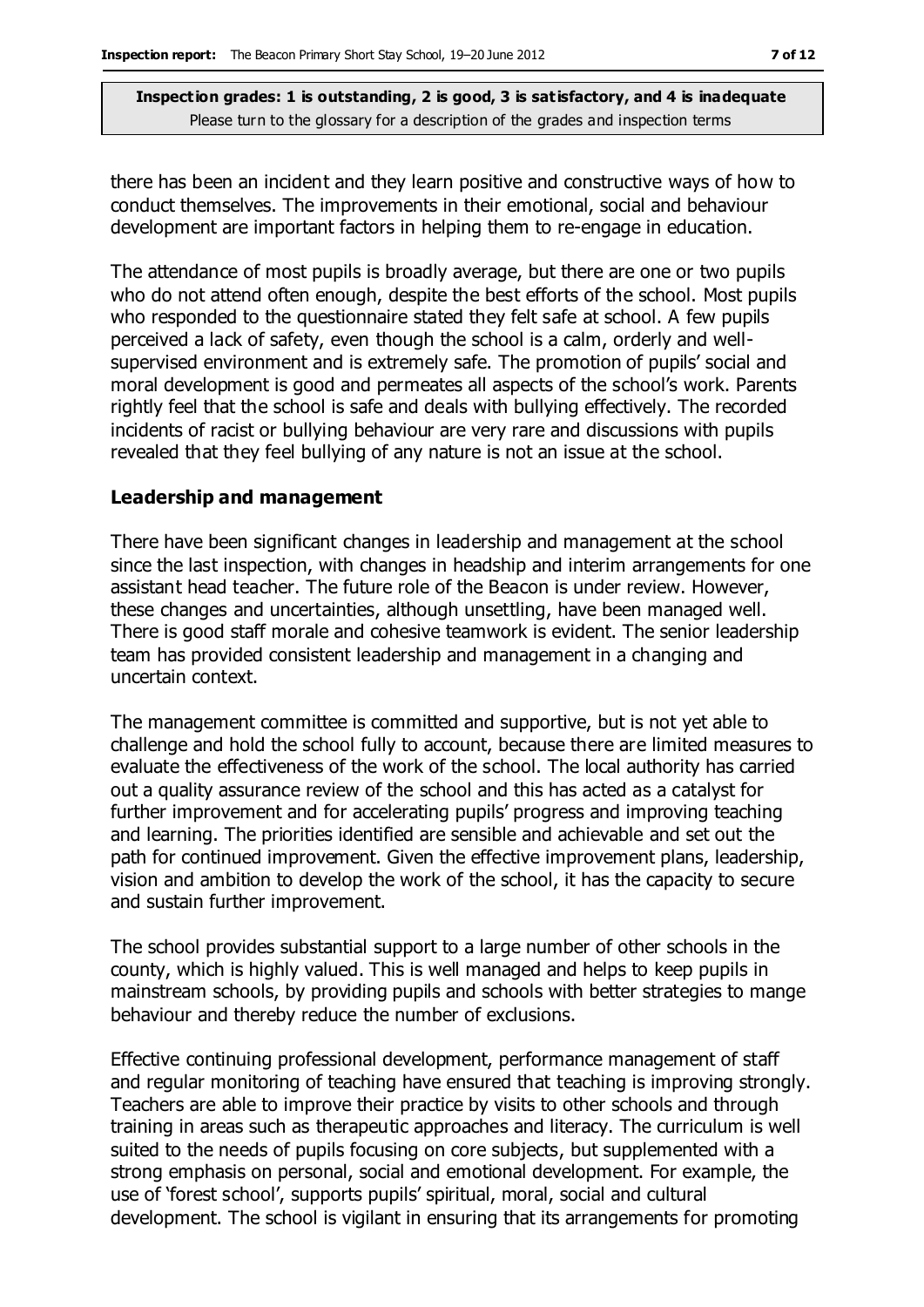.

**Inspection grades: 1 is outstanding, 2 is good, 3 is satisfactory, and 4 is inadequate** Please turn to the glossary for a description of the grades and inspection terms

the safeguarding of pupils are secure. Incidents that involve the physical management of pupils are meticulously recorded. The equality of pupils is ensured as outcomes for all groups are measured and any areas of underperformance and barriers to learning are addressed quickly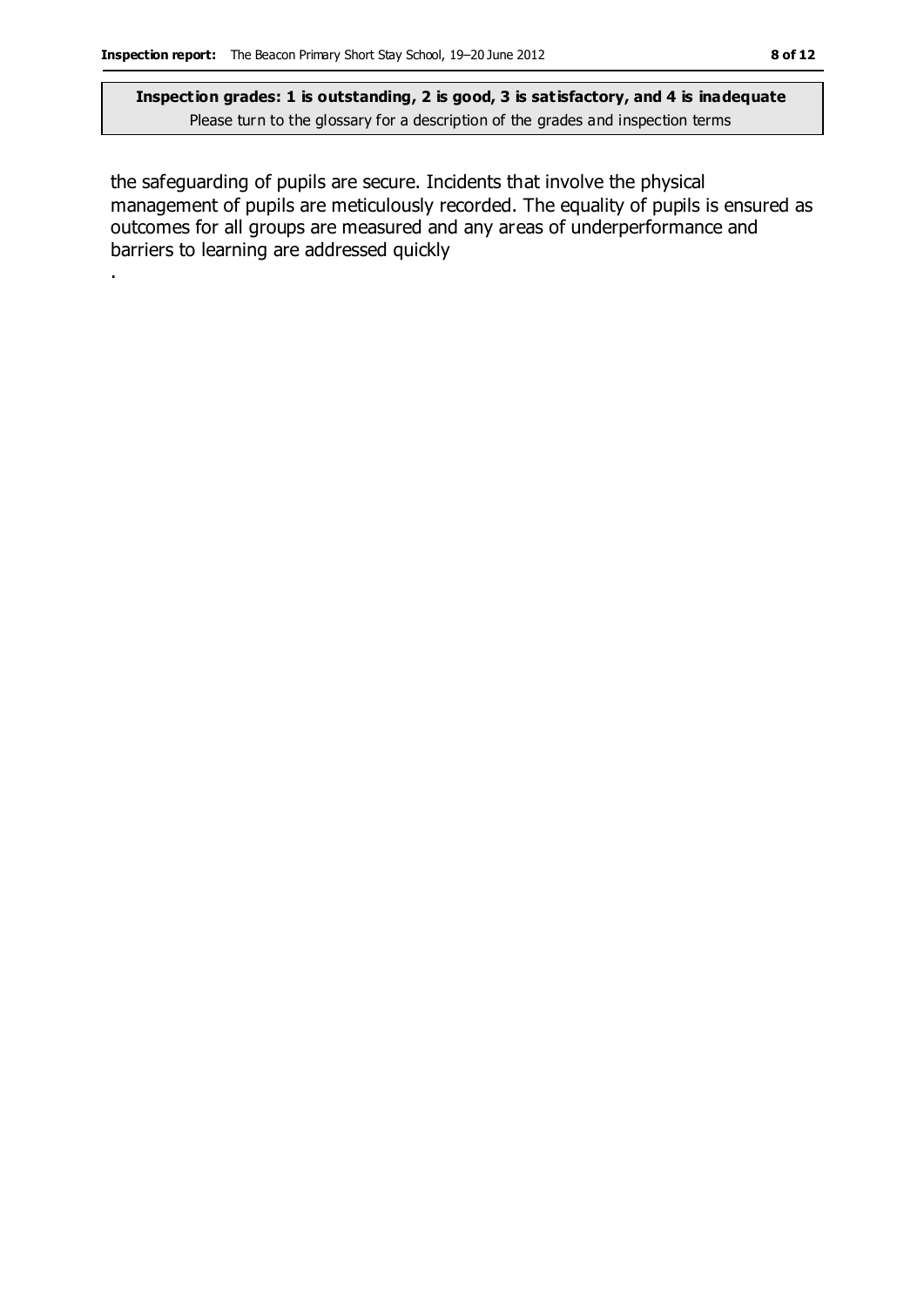# **Glossary**

#### **Grade Judgement Description** Grade  $1$  | Outstanding | These features are highly effective. An outstanding school provides exceptionally well for all its pupils' needs. Grade 2 Good These are very positive features of a school. A school that is good is serving its pupils well. Grade 3  $\parallel$  Satisfactory  $\parallel$  These features are of reasonable quality. A satisfactory school is providing adequately for its pupils. Grade 4  $\parallel$  Inadequate  $\parallel$  These features are not of an acceptable standard. An inadequate school needs to make significant improvement in order to meet the needs of its pupils. Ofsted inspectors will make further visits until it improves.

# **What inspection judgements mean**

# **Overall effectiveness of schools**

|                       | Overall effectiveness judgement (percentage of schools) |      |                     |                   |
|-----------------------|---------------------------------------------------------|------|---------------------|-------------------|
| <b>Type of school</b> | <b>Outstanding</b>                                      | Good | <b>Satisfactory</b> | <b>Inadequate</b> |
| Nursery schools       | 54                                                      | 42   |                     |                   |
| Primary schools       | 14                                                      | 49   | 32                  |                   |
| Secondary             | 20                                                      | 39   | 34                  |                   |
| schools               |                                                         |      |                     |                   |
| Special schools       | 33                                                      | 45   | 20                  |                   |
| Pupil referral        |                                                         | 55   | 28                  |                   |
| units                 |                                                         |      |                     |                   |
| All schools           |                                                         |      | م -                 |                   |

New school inspection arrangements have been introduced from 1 January 2012. This means that inspectors make judgements that were not made previously.

The data in the table above are for the period 1 September to 31 December 2011 and represent judgements that were made under the school inspection arrangements that were introduced on 1 September 2009. These data are consistent with the latest published official statistics about maintained school inspection outcomes (see [www.ofsted.gov.uk\)](http://www.ofsted.gov.uk/).

The sample of schools inspected during 2010/11 was not representative of all schools nationally, as weaker schools are inspected more frequently than good or outstanding schools.

Primary schools include primary academy converters. Secondary schools include secondary academy converters, sponsor-led academies and city technology colleges. Special schools include special academy converters and non-maintained special schools.

Percentages are rounded and do not always add exactly to 100.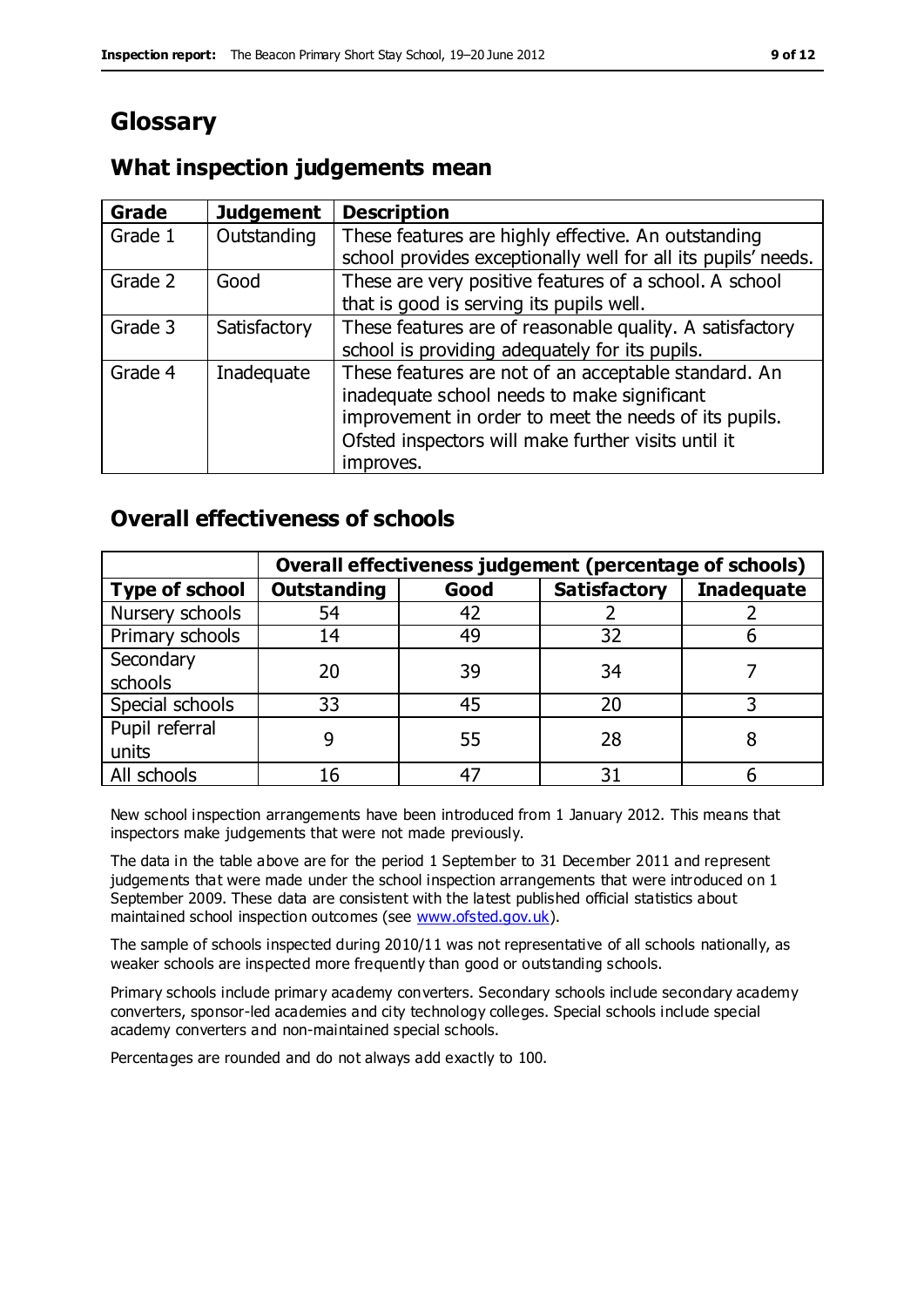# **Common terminology used by inspectors**

| Achievement:               | the progress and success of a pupil in their<br>learning and development taking account of their<br>attainment.                                                                                                        |
|----------------------------|------------------------------------------------------------------------------------------------------------------------------------------------------------------------------------------------------------------------|
| Attainment:                | the standard of the pupils' work shown by test and<br>examination results and in lessons.                                                                                                                              |
| Attendance:                | the regular attendance of pupils at school and in<br>lessons, taking into account the school's efforts to<br>encourage good attendance.                                                                                |
| Behaviour:                 | how well pupils behave in lessons, with emphasis<br>on their attitude to learning. Pupils' punctuality to<br>lessons and their conduct around the school.                                                              |
| Capacity to improve:       | the proven ability of the school to continue<br>improving based on its self-evaluation and what<br>the school has accomplished so far and on the<br>quality of its systems to maintain improvement.                    |
| Floor standards:           | the national minimum expectation of attainment<br>and progression measures.                                                                                                                                            |
| Leadership and management: | the contribution of all the staff with responsibilities,<br>not just the governors and headteacher, to<br>identifying priorities, directing and motivating staff<br>and running the school.                            |
| Learning:                  | how well pupils acquire knowledge, develop their<br>understanding, learn and practise skills and are<br>developing their competence as learners.                                                                       |
| Overall effectiveness:     | inspectors form a judgement on a school's overall<br>effectiveness based on the findings from their<br>inspection of the school.                                                                                       |
| Progress:                  | the rate at which pupils are learning in lessons and<br>over longer periods of time. It is often measured<br>by comparing the pupils' attainment at the end of a<br>key stage with their attainment when they started. |
| Safety:                    | how safe pupils are in school, including in lessons;<br>and their understanding of risks. Pupils' freedom<br>from bullying and harassment. How well the school<br>promotes safety, for example e-learning.             |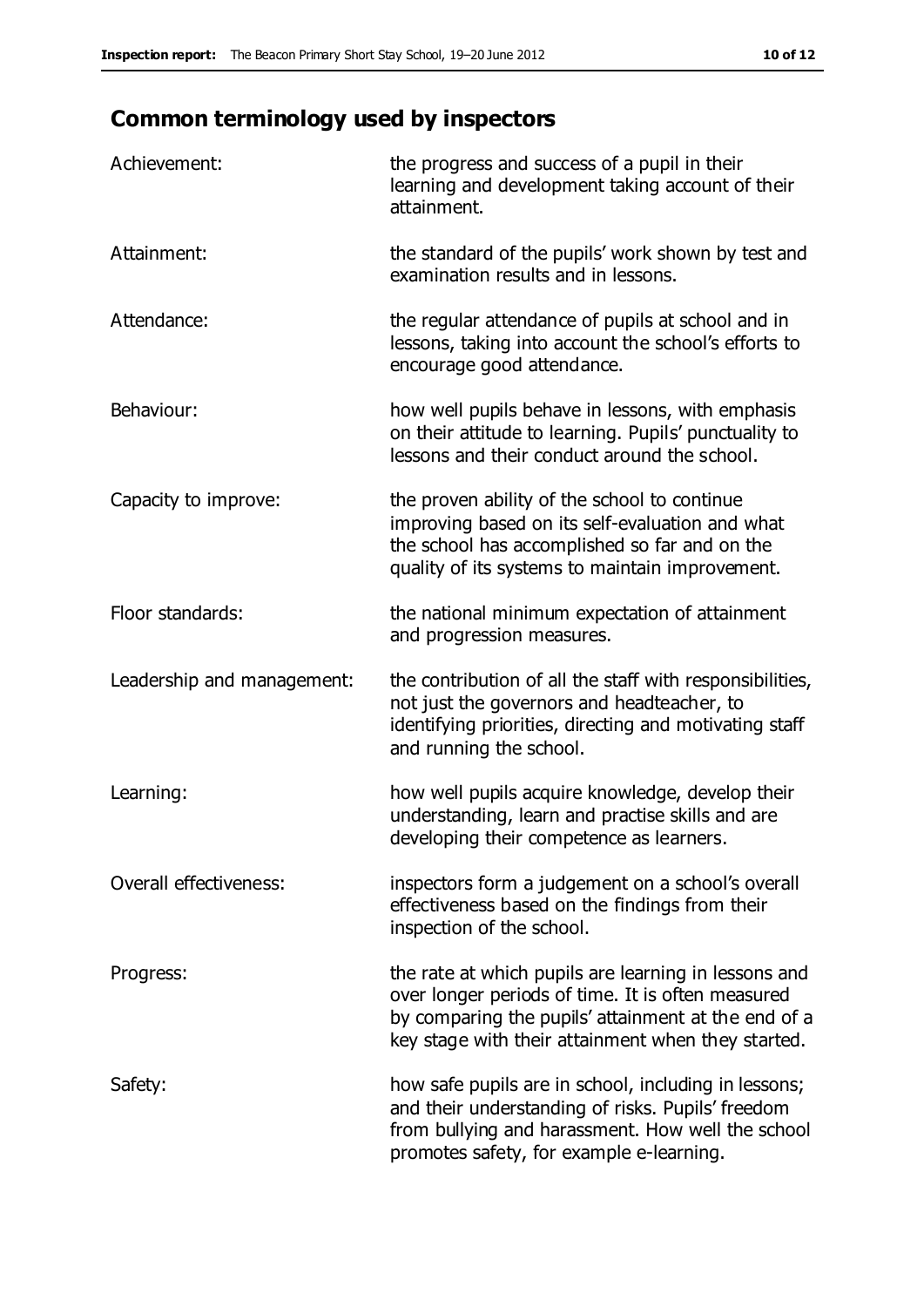#### **This letter is provided for the school, parents and carers to share with their children. It describes Ofsted's main findings from the inspection of their school.**

21 June 2012

Dear Pupils

#### **Inspection of The Beacon Primary Short Stay School, Redditch, B98 7UZ**

I am writing to thank you for the welcome you gave me during my recent inspection of your school. I enjoyed meeting with many of you and hearing some of you read. Some of you told me what you thought of your school. Thank you for contributing to the inspection through the returned questionnaires.

Your school provides you with a satisfactory but improving education. Most of you make satisfactory progress during your various periods of time at school and some of you make good progress. The school prepares you well to go back into other schools. You make good improvements in your behaviour and this is important for you as you return to school. You enjoy your lessons and many of you like the 'forest school' and outdoor activities you can participate in. The teaching you receive is satisfactory. Staff get to know you well and help you to settle quickly. I particularly liked how you can review your targets in the morning and at the end of each day. The executive headteacher and staff are working hard to improve your school. To make it even better, I have asked those leading your school to:

- **EXTERGHTM** increase the amount of good and outstanding teaching by ensuring that you have individual learning objectives in lessons and that some lessons are brisker in their pace to keep your attention
- **IF** improve the way information about how well you do in subjects is used so that you make faster progress
- $\blacksquare$  improve the way the work of the school is checked, by those people who are responsible for your school.

You can help to improve your school by continuing to work hard and trying your best. I wish you well for the future.

Yours sincerely

Frank Price Lead Inspector